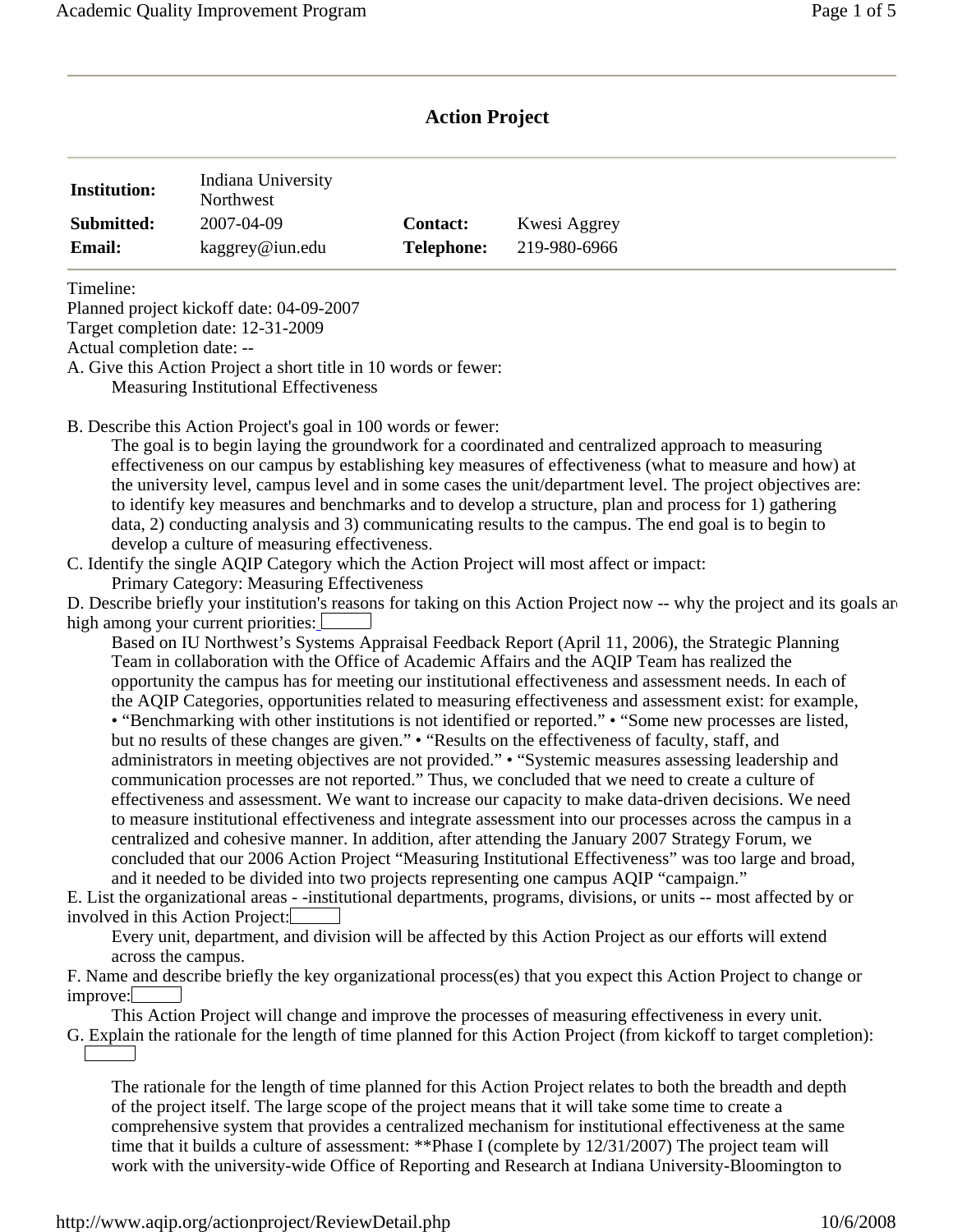identify key measures of institutional effectiveness that will be used university-wide.\*\* \*\*Phase II (complete by 6/1/2008) The project team will work with the IU Northwest Strategic Planning Team to identify IU Northwest specific campus level key measures of institutional effectiveness. \*\* \*\*Phase III (Complete by 9/1/2008) The project team will • define the process for gathering data for each university and campus key measure (when it is done, how it is done and who does it) and • provide training to all those individuals who will be involved in the process.\*\* \*\*Phase IV (Complete by 5/1/2009) The project lead will coordinate the completion of • training, • data gathering, and • data submission.\*\* \*\*Phase V (Complete by 12/31/2009) The project team will • determine who will analyze, publish, and distribute results and how they will do so; • determine which data is for internal vs. external audiences; and • ensure that analysis, publishing, and distribution of the first set of key measures are completed.\*\* Phase VI (Complete by 12/31/2009) The project team will recommend a process to the Strategic Planning Team for the on-going monitoring of the key measures of institutional effectiveness and action necessary in response to analysis of data collected from the measures.

H. Describe how you plan to monitor how successfully your efforts on this Action Project are progressing: We will monitor the campus's progress in terms of the creation of a centralized and systematic structure and plan for measuring institutional effectiveness and the creation/revision and implementation of the processes related to measuring institutional effectiveness.

 success or failure in achieving its goals: I. Describe the overall "outcome" measures or indicators that will tell you whether this Action Project has been a

The following outcomes will measure our success: 1. Strategic Planning team has approved a set of key measures of Institutional Effectiveness (June 2008); 2. All administrators, deans and directors have attended a training session on the key measures (May 2009); 3. The timetable for data gathering, analysis, and distribution for each key measure has been established, and work is on schedule. For those key measures where analysis is scheduled to be completed by early fall, we are able to determine how the campus stands in comparison to our benchmarks (November 2009); 4. All administrators, deans and directors have attended a presentation on how the campus is doing in relation to key measures and benchmarks and understand what feedback they are responsible for submitting (December 31, 2009); and 5. Key measures and related data are on the web for anyone on campus to review (December 31, 2009).

 J. Other information (e.g., publicity, sponsor or champion, etc.): Note: This Action Project is a revision of one that we had previously posted. We needed to divide and revise the project; therefore, we retired it, we created two new related projects, and we are posting both.

K. Project Leader and contact person:

Contact Name: Kathryn Lantz, Director of Institutional Research

Email: klantz@iun.edu

Phone: 219-980-5694 Ext.

#### **Annual Update: 2008-09-11**

A. Describe the past year's accomplishments and the current status of this Action Project.

This Action Project is on track. Our accomplishments since the last update: 1. The project team met with Institutional Research Consultant, Denise Sokol as planned on September 12, 2007. Denise gave the team a thorough introduction to key performance indicators, discussed different indicators and dashboards. We discussed and decided an implementation process, technical issues and our next steps. 2. In the weeks following the retreat the team split up and met with key stakeholders on campus which included the deans from each school, Human Resources, Student Life staff, Office of Academic Affairs, Administrative and Fiscal Affairs, Information Technology, Enrollment Services, Faculty Organization and each Vice Chancellor on campus. Each person was given a brief explanation of Key Performance Indicators (KPIs) and asked what they considered to be the critical top 3 categories that should be measured. 3. The project team held a retreat on October 25, 2007. We reviewed the campus Strategic Outcomes, Voluntary System of Accountability, AAU Data Collection Recommendations, sample dashboards from AQIP institutions, and all input gathered from campus stakeholders 4. After reviewing all the input it became very clear that we had a strong campus consensus on what our top three dashboard categories should be, they are a) Admissions / Enrollment; b) Financial; and c) Student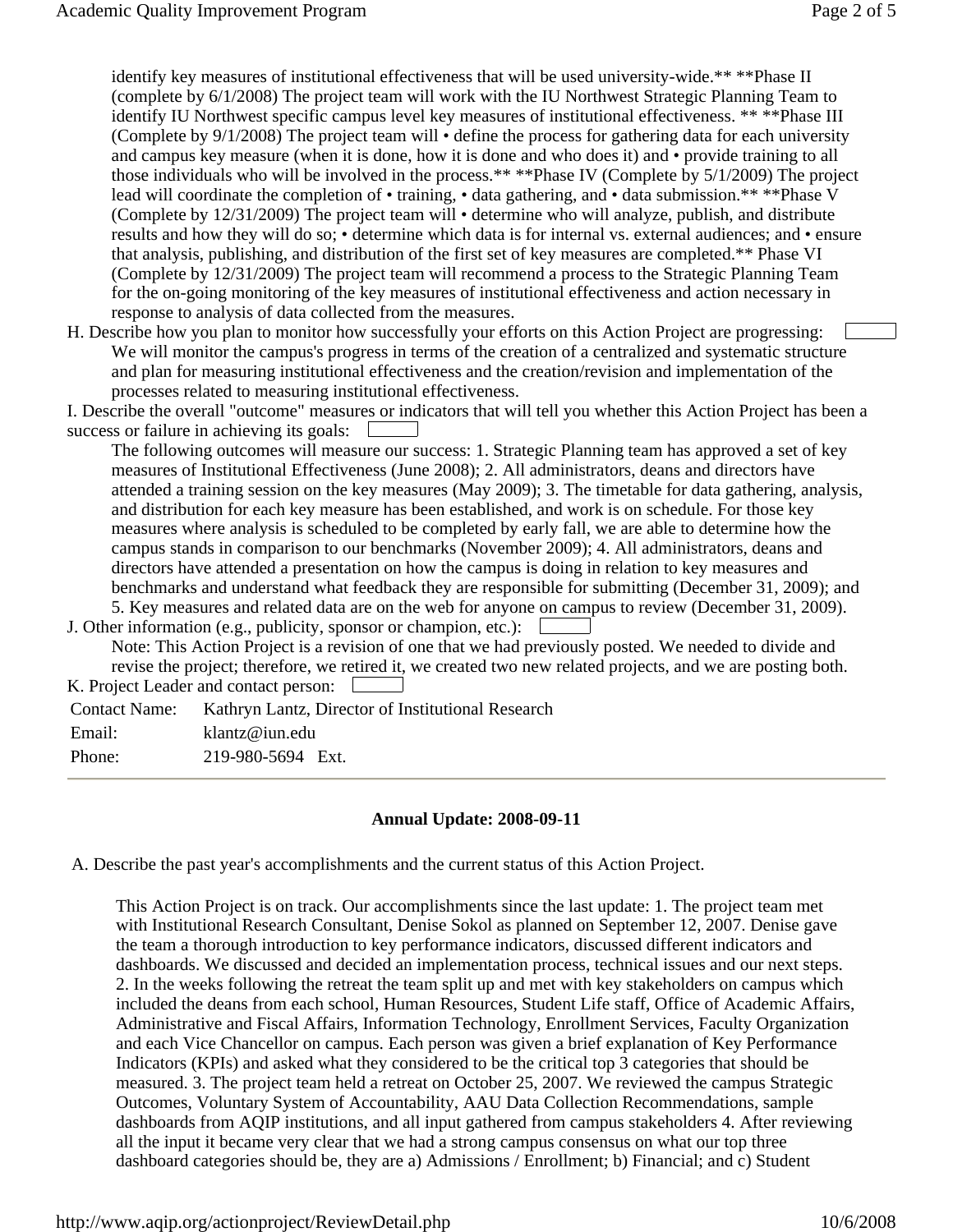Outcomes. 5. The project lead made a PowerPoint presentation to the campus Strategic Planning Team on November 12, 2007. It summed up the work to date on Performance Measures and made a recommendation that the campus move forward to develop performance measures in the three categories above. This would be phase I with a second phase to be implemented in two years where we will add two more dashboard categories. 6. The Strategic Planning Team approved our recommended dashboard categories and agreed that the team should move forward to recommend the measures under each category. 7. The project lead contacted consultant, Denise Sokol to discuss progress to date. A discussion as held on possible measures under each category. Denise offered suggestions and advice on many of the measures. 8. The Project Team held a second retreat in January 2008. We again reviewed in detail the input that was gathered in the fall from the campus and the input received via phone from Denise Sokol. At the end of the day we had decided on a set of measures for each category. We also reviewed the feedback received from the HLC on our Action Project Update. As a result we agreed to solicit input from students and the Chancellors group of business advisors (Chancellor's Society Members). 9. In the following months two project team members made a presentation to the Chancellor's Society members and two different meetings were scheduled and held with students. The student turnout was very light. 10. The Project Team met on April 24, 2008. We took a final look at our draft measures along with the additional input gathered from students and the Chancellor's Society Members. 11. The project lead, our Director of Institutional Research, then began gathering sample data for many of the draft measures and a PowerPoint presentation was created. 12. The project lead made a presentation on May 21, 2008 to the campus Strategic Planning Team (SPT) where all draft performance measures were introduced. The SPT made some suggested revisions and approved the measures. A discussion was held as to how targets will be set for the measures. The project team was tasked with making a recommendation for setting targets based on the discussion. The draft process is due to the Strategic Planning Team in September. 13. Our work to date was shared with the Associate Vice President for University Planning, Institutional Research, and Accountability at Indiana University, located at our main campus in Bloomington, IN. 14. Several members of the project team who also sit on Strategic Planning have drafted an initial process to set targets. The Strategic Planning Team is scheduled to meet in late August. We will wait until after that meeting to finalize our draft recommendation which will then be forwarded to the Chancellor in September and then on to the Strategic Planning Team.

#### *Review (10-02-08):*

Indiana University Northwest is 12 months into a 28-month-long project to bring about consensus on university-wide measures of effectiveness. These measures range from university-level assessment (i.e., institutional effectiveness) to department and unit level. The project is very ambitious and comprehensive one as it encompasses everything from defining the measures and setting benchmarks to actually doing the assessments and communicating the results. Surely such a project will greatly advance the degree to which IUN possesses the information needed to make data-driven decision, and "information," is a critical characteristic of high performance organizations. IUN is making solid progress. The team worked last year in a highly inclusive manner to achieve consensus on and approval of the institution's key performance indicators by close of spring semester 2008. The team is now working to formulate and recommend a process for setting targets for all measures. The process organized by the Action Project team for achieving this first institutional-level phase of the project is exemplary in terms of its clarity, thoroughness, and inclusiveness. In addition to the 26 members of the institution's Strategic Planning Team, students, alumni, community members, and experts from the main campus in Bloomington were involved. The project, overall, is greatly strengthened by the pains being taken all along the way to consult with a very wide range of stakeholders. While not all of these same stakeholders may come into play in defining measures and targets at program or unit level, the process the team is employing should transfer and make all subsequent efforts highly successful.

B. Describe how the institution involved people in work on this Action Project.

The project team is comprised of 10 faculty and staff members from across campus. Since the last update the team has engaged an additional 8 students and 8 community and alumni leaders (Chancellor's Society Members), and the 26 member campus Strategic Planning Team. Our draft proposal for setting targets will involve the campus faculty organization, AQIP Steering Committee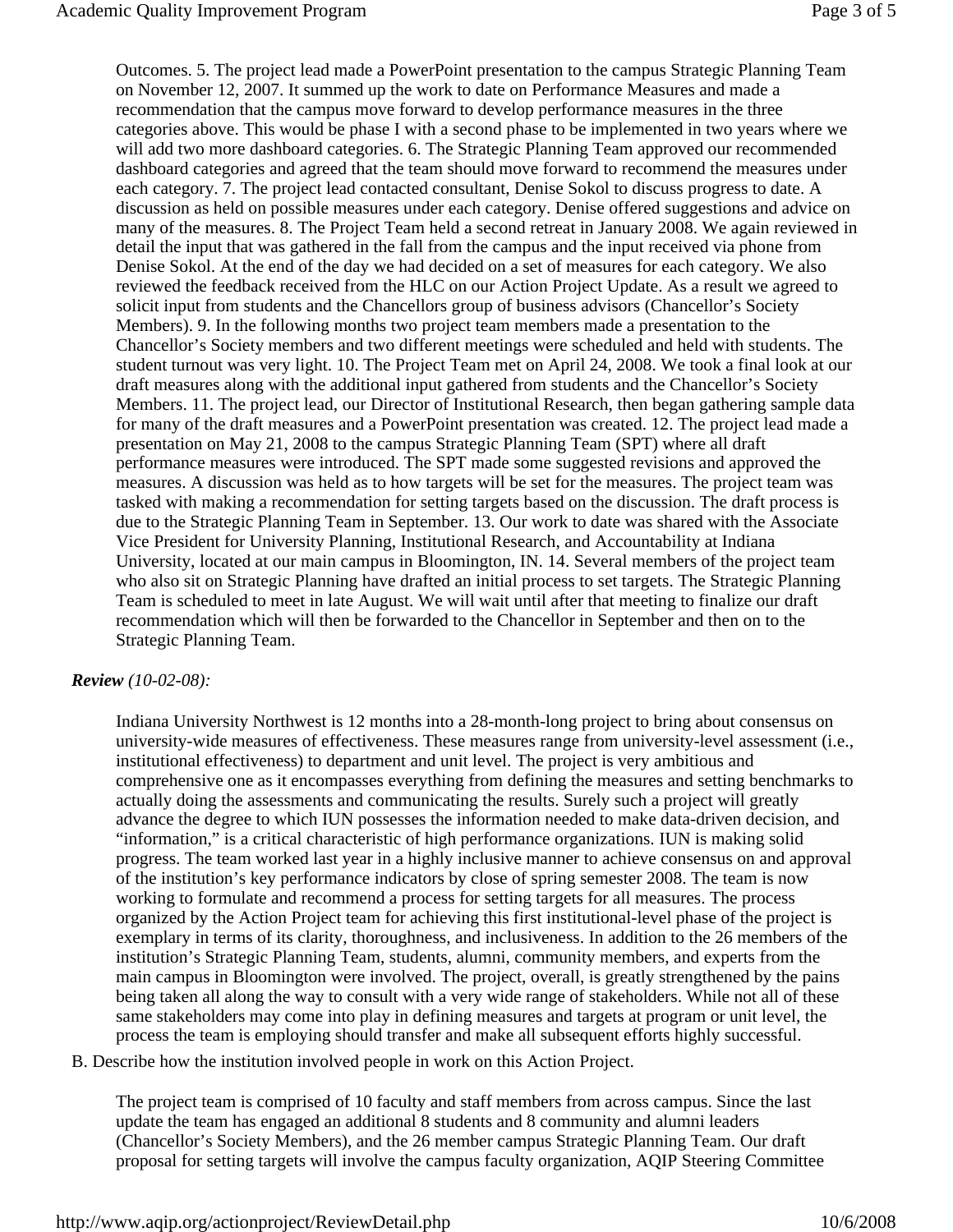chairs, and campus deans and directors.

## *Review (10-02-08):*

The thoroughly inclusive nature of this project was touched on above. It is worth noting here that the Action Project Team will take its draft proposal for associating targets with the institutional measures of effectiveness to a solid array of campus groups for input. These groups include the campus faculty organization, the AQIP Steering Committee chairs, campus deans and campus directors. It appears that IUN has a valuable asset in the people that comprise the project team.

C. Describe your planned next steps for this Action Project.

1. Our draft proposal for setting targets will be presented to the Chancellor and campus Strategic Planning Team by the end of September 2008. 2. Once the process is approved we will begin the work of setting targets for our Performance Measures. Concurrently the Office of Institutional Research will begin collecting the data for each measure. There are several individuals on campus who will work with the Director of Institutional Research to supply specific data. They will be trained on what data they must collect, how to collect it and when it is to be collected and submitted to the Office of Institutional Research. 3. Sample graphical representations of our dashboard will be drawn-up by May 15, 2009. 4. In May 2009 as data is being gathered, the project team will make a recommendation to the Strategic Planning Team on a) suggested graphical presentations of the dashboard and b) access and security surrounding the dashboard and measures. 5. By then end of May 2009 targets have been set for each measure and data gathering continues.

## *Review (10-02-08):*

The next steps as described are logical and well defined. This reviewer regards as smart the decision to have the institutional research office begin collecting and compiling data (as prescribed by the agreedupon measures) even while work on the process for setting targets proceeds. Having the data in hand and ready for use once the target-setting process is finalized will enable to team to sustain momentum and awareness of the project.

D. Describe any "effective practice(s)" that resulted from your work on this Action Project.

Not sure that we have any "best practices" to share at this point. While the collaborative and representative nature in which we have worked make many people feel included, it also makes others feel like it is a highly bureaucratic (ineffective) and inefficient process and therefore devalues it.

## *Review (10-02-08):*

Apparently, the goal is to publish a user-friendly graphical representation of the data "dashboard" online. This, too, is a very excellent practice and will do much to quell the criticisms levied by those who can find fault in the laboriously careful process followed by the project team. Since the team included the data elements in the Voluntary System of Accountability in the full array of measures it studied when first defining the measures, the team may find it productive to return to the VSA College Portrait to see if there are ways of exploiting the similarities or complementarities of these "dashboards." Being able to cross reference IUN's dashboard with the nationally recognized VSA product would confirm that the time and effort invested in creating IUN's dashboard was worth the while.

E. What challenges, if any, are you still facing in regards to this Action Project?

The two biggest challenges will probably be 1) staying focused despite the number of people involved and 2) since we have never been a data driven institution, it will be hard to select quantitative targets for some of our indicators, since we will not likely have data on our current status on some of our indicators.

*Review (10-02-08):*